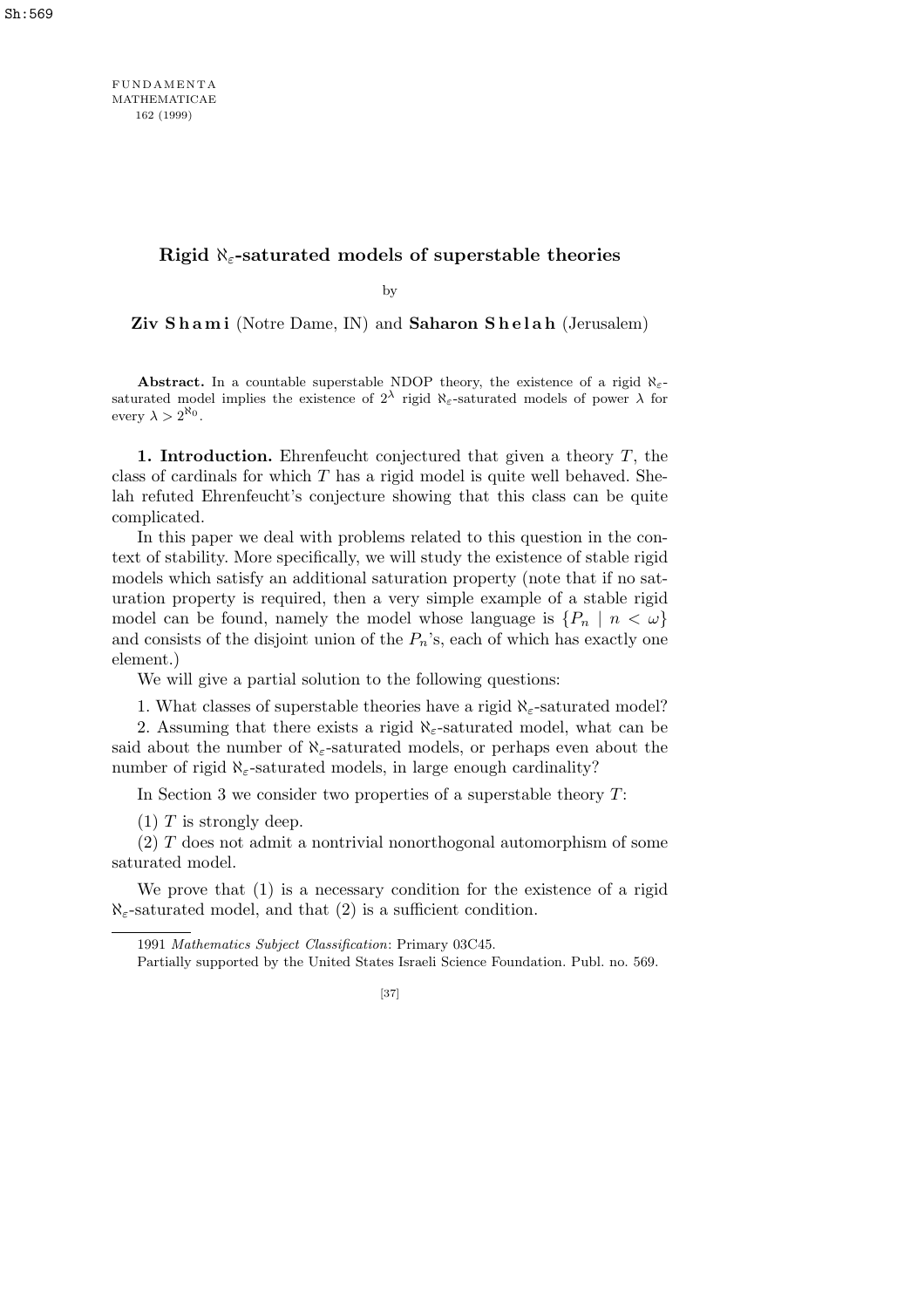In Section 4, we assume that *T* is a superstable NDOP theory. We prove that (2) is actually equivalent to the existence of a rigid  $\aleph_{\varepsilon}$ -saturated model. We can then conclude that the existence of a single rigid *ℵε*-saturated model implies that *T* has  $2^{\lambda}$  such models for every sufficiently large  $\lambda$ .

In this paper, the notations will be very similar to Shelah's notations in [Sh-C]: *T* will denote any complete stable theory with no finite models in some language  $L$ , and  $\kappa$ ,  $\lambda$ ,  $\mu$  will denote cardinals.

We work in some huge saturated model *M*. Sets *A, B, C, . . .* will be subsets of  $M$ , with cardinality strictly less than the cardinality of  $M$ ;  $\bar{a}$ ,  $\bar{b}$ ,  $\bar{c}$ , ... will denote finite tuples in  $M$ ;  $M$ ,  $N$  will always be elementary submodels of  $\mathcal{M}; p, q, r$  will denote types, usually complete over some set  $A; S(A)$  will denote the set of complete types over A. Also, for a tuple  $\bar{b}$  and a set A,  $\bar{b}/A$ denotes the type of  $\bar{b}$  over A.

**2. Building a dimensionally diverse** *ℵε***-saturated model.** In this section, *T* denotes any stable theory. We give a brief outline of some standard constructions following [Sh-C]. Here  $\kappa(T)$  will denote the smallest infinite cardinal  $\kappa$  such that there is no chain  $\{p_{\alpha} \in S(A_{\alpha}) \mid \alpha < \kappa\}$  such that for all  $\alpha < \beta < \kappa$ ,  $p_{\beta}$  is a forking extension of  $p_{\alpha}$ . Recall that M is  $F_{\mu}^{a}$ *saturated* if for every  $A \subseteq M$  such that  $|A| < \mu$ , every strong type over A is realized in *M*. *M* is  $F^a_\mu$ -prime over *A* if *M* is  $F^a_\mu$ -saturated and for every  $F^a_\mu$ -saturated model *N* such that  $A \subseteq N$  there is an elementary embedding of *M* into *N* over *A*. We say that *M* is *ℵε*-*saturated* (resp. *ℵε*-*prime over A*) if *M* is  $F^a_\omega$ -saturated (resp.  $F^a_\omega$ -prime over *A*).

DEFINITION 1. We say that an  $\aleph_{\epsilon}$ -saturated model *M* (of a superstable *T*) is *dimensionally diverse* if for any two stationary regular types *p*, *q* over finite subsets of *M*,  $p \perp q$  if and only if  $\dim(p, M) \neq \dim(q, M)$ .

We also recall the following standard definition:

DEFINITION 2. For superstable  $T$ , we say that  $T$  is *multidimensional* if for every cardinal  $\alpha$ , there are nonalgebraic  $p_i$ ,  $i < \alpha$ , which are pairwise orthogonal.

Our aim in this section is to prove the following standard theorem.

THEOREM 1. Let  $T$  be superstable, and let  $\mu$ ,  $\delta$  be cardinals such that  $\aleph_{\delta} = \delta, \mu < \delta \text{ and } 2^{|T|} < \delta.$  Then:

(1) *There exists a*  $\mu$ *-saturated model M of cardinality*  $\delta$  *which is dimensionally diverse* (*in particular if*  $\mu \geq \aleph_1$ , *then M is*  $\aleph_{\varepsilon}$ -*saturated*).

(2) *If T is multidimensional*, *then for every increasing sequence of cardinals*  $\overline{\mu} = \langle \mu_{\alpha} | \alpha \langle \delta \rangle$  *with*  $\mu_{\alpha} \in (\mu, \delta)$  *there exists a*  $\mu$ *-saturated and ℵε-saturated model M of cardinality δ which is dimensionally diverse*, *and such that for every*  $\alpha < \delta$  *there is a stationary and regular* (= *s.r.*) *type*  $p_{\alpha}$ 

Sh:569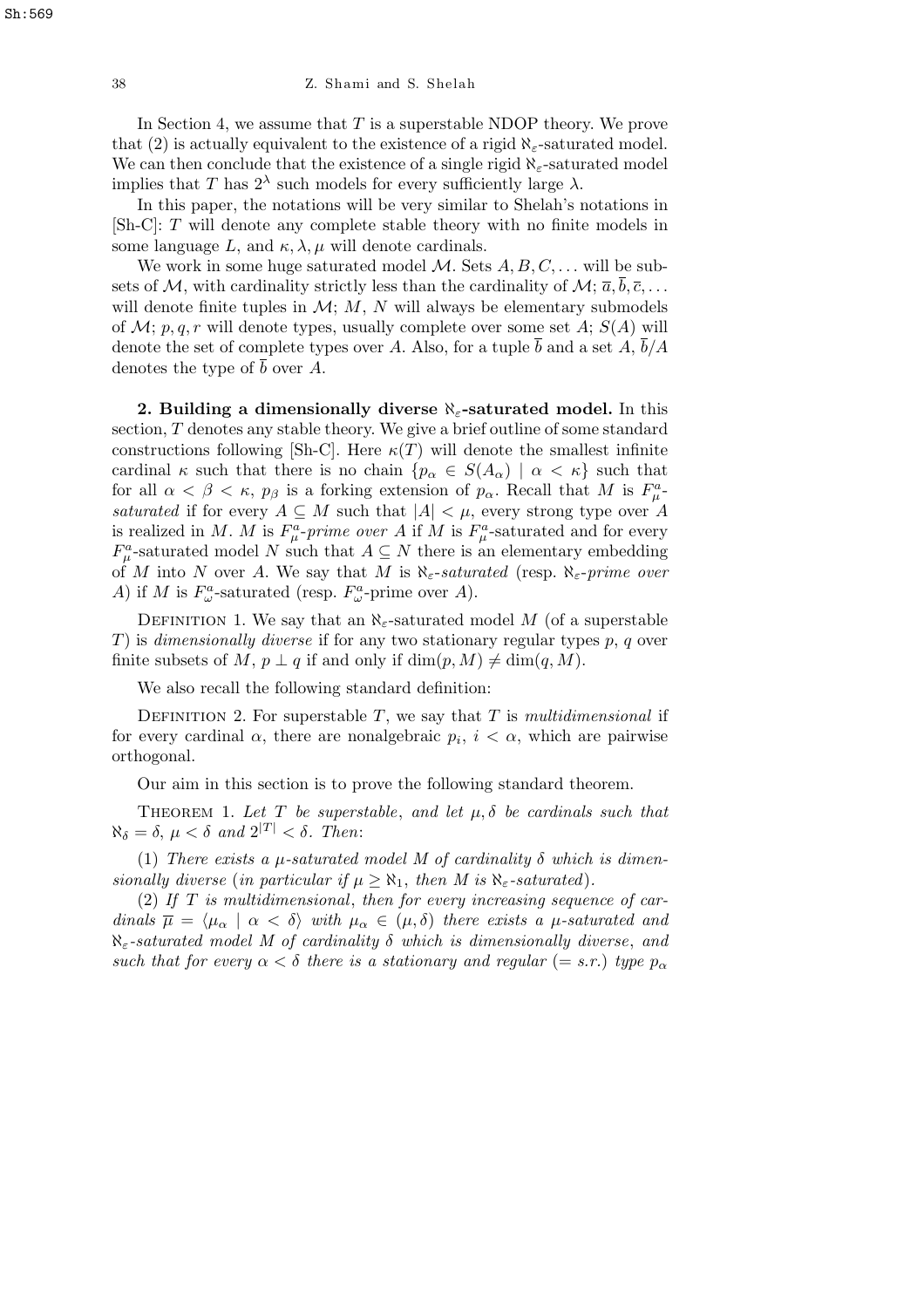(*over a finite subset of M*) *such that for every s.r. type*  $\bar{p}$ ,  $\dim(\bar{p}, M) = \mu_{\alpha}$ *if and only if*  $\bar{p} \not\perp p_{\alpha}$ . Moreover, for every s.r. type  $\bar{p}$  (*over a finite subset of M*) dim( $\bar{p}$ , *M*) =  $\mu_{\beta}$  *for some*  $\beta < \delta$ .

FACT 1. Let  $M =$  $\frac{1}{\sqrt{2}}$  $\sum_{i<\alpha} M_i$ , where  $\langle M_i \mid i<\alpha \rangle$  is an increasing and con*tinuous sequence of*  $\kappa$ -saturated models, let  $A \subseteq M_0$  be such that  $|A| < \kappa$ , and *let*  $p \in S(A)$  *be a stationary regular type. Then*  $\dim(p, M) = \dim(p, M_0) + \sum_{i=1}^{n} p_i$  $\sum_{i \leq \alpha}$  dim $(p_i, M_{i+1})$ , where  $p_i$  is the stationarization of p to  $M_i$ .

FACT 2. *If*  $cf(\lambda) \ge \kappa(T)$ , *M is*  $F_{\lambda}^a$ -prime over *A*, and  $I \subseteq M$  *is an indiscernible sequence over A*, *then*  $|I| \leq \lambda$ *.* 

Following are two claims which we will use in our proof of Theorem 1 (although weaker versions thereof would suffice).

CLAIM 1. *Suppose*  $cf(\mu) \ge \kappa = \kappa(T)$  and  $M \models T$  is  $F_{\kappa}^a$ -saturated. Let  $A \subseteq \mathcal{M}$  *be such that*  $|A| \leq \mu$ , and suppose  $M^+$  *is*  $F^a_\mu$ -prime over  $M \cup A$ . *In addition, let*  $B \subseteq M^+$  *be such that*  $|B| < \kappa$ *, and suppose*  $p \in S(B)$ *is stationary and*  $\lambda = \dim(p, M^+) > \mu$ . Then  $p \not\perp M$ . Moreover, *if*  $p$  *is regular then there is a stationary regular type*  $q \in S(B^*)$ , *where*  $B^* \subseteq M$ *and*  $|B^*| < \kappa$ , *such that* dim $(q, M) = \lambda$  *and*  $q \not\perp p$ *.* 

Proof. Left to the reader.

CLAIM 2. Suppose  $cf(\mu) \geq \kappa = \kappa(T)$  and  $M \models T$  is  $F_{\kappa}^a$ -saturated. Let  $p_i \in S(M)$ ,  $i < \alpha$ , *be pairwise orthogonal and let*  $E = \bigcup_{i < \alpha} E_i$  *where*  $E_i$  *is a* Morley sequence of  $p_i$ . In addition, suppose N is  $F^a_\mu$ -prime over  $M \cup E$ , *and let*  $B \subseteq N$  *be such that*  $|B| < \kappa$ *. If*  $q \in S(B)$  *is stationary and regular*  $and dim(q, N) > \mu$ , *then*  $q \not\perp M$ .

Proof. Assume, for contradiction, that  $q \perp M$ . Let  $M^+$  be  $F^a_\mu$ -prime over  $M \cup B$  with  $M^+ \prec N$ , and let  $\tilde{q} \in S(M^+)$  be the stationarization of *q*. Then either  $\dim(q, M^+) > \mu$  or  $\dim(\tilde{q}, N) > \mu$ , by Fact 1. Now, there exists  $S \subseteq \alpha$  with  $|S| < \kappa$  such that  $p_i \perp \text{tp}(M^+/M)$  for all  $i \in \alpha \setminus S$ . Thus  $\dim(q, M^+) > \mu$  contradicts Claim 1, and  $\dim(\tilde{q}, N) > \mu$  contradicts the above and Fact 2.

FACT 3. If  $cf(\delta) \ge \kappa(T)$ , and  $\langle M_i | i \le \delta \rangle$  is an elementary chain of *λ*-saturated models, then  $M^* = \bigcup_{i < \delta} M_i$  is *λ*-saturated. In particular, if T *is superstable*, *then the union of any elementary chain of λ-saturated models is λ-saturated.*

Theorem 1 easily follows from the above:

*Proof of Theorem 1* (*sketch*). Define by induction an increasing elementary chain  $\langle M_{\alpha} | \alpha \langle \delta \rangle$  of  $\mu$ -saturated models. At the *α*th step, choose a nonalgebraic stationary type  $p_\alpha$  (over a finite set) which is orthogonal to  $p_\beta$ for all  $\beta < \alpha$ , and define  $M_{\alpha}$  to be *µ*-prime over  $\bigcup_{\beta < \alpha} M_{\beta} \cup \text{Dom}(p_{\alpha}) \cup I_{\alpha}$ ,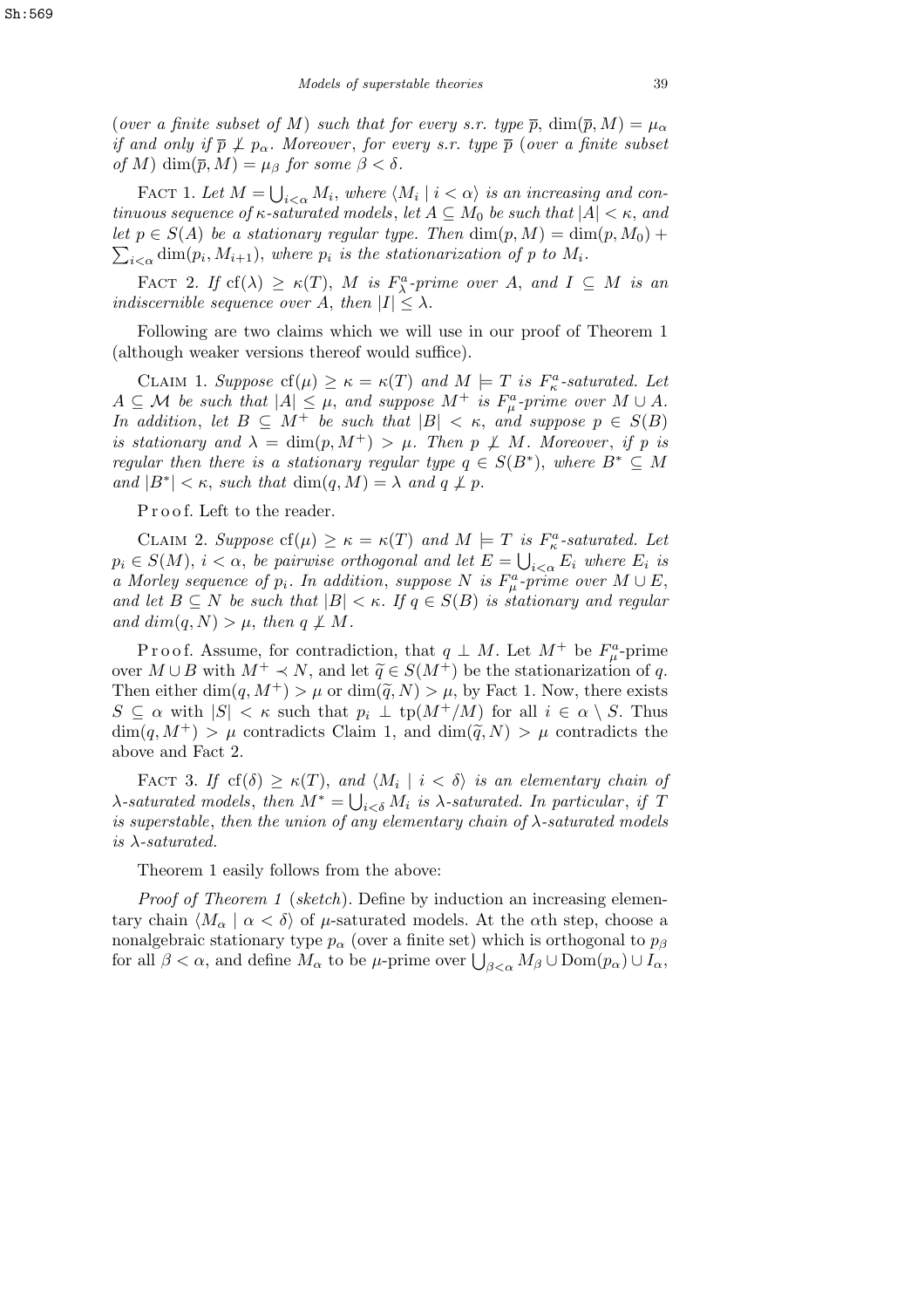where  $I_\alpha$  is a Morley sequence of  $p_\alpha$  with cardinality  $\mu_\alpha$ . Now let  $M^* =$  $a \lt a \delta M$ <sup>*α*</sup>. From Fact 1, Claim 1 and Claim 2 it follows that  $M^*$  realizes the desired dimensions  $(\mu_{\alpha})$ , and by Fact 3,  $M^*$  is  $\mu$ -saturated.

**3. The existence of a rigid** *ℵε***-saturated model.** In this section *T* is assumed to be superstable. We say that a superstable theory is *strongly deep* if the depth of every type is positive (if and only if the depth of every type is infinity). We prove that whenever *T* has a rigid  $\aleph_{\epsilon}$ -saturated model, *T* is strongly deep. We also introduce the notion of a *nontrivial nonorthogonal automorphism* and prove that if some saturated model does not have such an automorphism, then in arbitrarily large cardinality, *T* has a maximal number of rigid  $\aleph_{\varepsilon}$ -saturated models (i.e.  $2^{\lambda}$  such models in cardinality  $\lambda$ ).

DEFINITION 3. We say that *T* is *strongly deep* if for every  $\aleph_{\varepsilon}$ -saturated model *M*, and for every (without loss of generality regular) type  $p \in S(M)$ , if *N* is  $\aleph_{\epsilon}$ -prime over  $M \cup \{\overline{a}\}$  where  $\overline{a} \models p$ , then  $q \perp M$  for some  $q \in S(N)$ .

LEMMA 1. Let  $N_0$  be  $\aleph_{\varepsilon}$ -saturated, let  $p \in S(N_0)$  be regular, and let  $\langle \overline{e}_i | i \langle \alpha \rangle \rangle$  *be a Morley sequence of p. Suppose*  $N^+$  *is*  $\aleph_{\varepsilon}$ -prime over  $N_0 \cup \bigcup_{i < \alpha} \overline{e}_i$ . Then the following are equivalent:

(i) *There is*  $p_1 \in S(N_1)$  *such that*  $p_1 \perp N_0$ *, where*  $N_1$  *is*  $\aleph_{\varepsilon}$ *-prime over*  $N_0$ ∪ $\overline{e}_0$ .

(ii) *There is*  $p^+ \in S(N^+)$  *such that*  $p^+ \perp N_0$ *.* 

P r o o f. (i) $\Rightarrow$ (ii). We may assume that  $N_1 \prec N^+$ . If there is such a  $p_1$ , choose  $p^+$  to be the nonforking extension of  $p_1$  to  $N^+$ .

(ii)⇒(i). Assume that such a  $p^+$  is given; then  $p^+$  is strongly based on some finite subset *A* of  $N^+$ . Therefore  $\text{tp}(A/N_0 \cup \bigcup_{i < \alpha} \overline{e}_i)$  is  $F^a_{\aleph_0}$ -isolated, and we may assume  $\alpha = n < \omega$ . Now, if every  $p \in S(N_1)$  is nonorthogonal to  $N_0$ , then by induction on *n* we have  $p^+ \not\perp N_0$  (recall that the depth of parallel types is the same), which is a contradiction.

THEOREM 2. *If* T has an  $\aleph_{\varepsilon}$ -saturated model N such that  $|\text{Aut}(N)| < 2^{\aleph_0}$ , *then T is strongly deep.*

P r o o f. Suppose not; then there is some depth 0 type *p*. Let  $N_0 \prec N$ be  $\aleph_{\varepsilon}$ -prime over  $\emptyset$  (without loss of generality  $p \in S(N_0)$ ). Let  $I \subseteq N$  be a maximal Morley sequence of *p* (without loss of generality *I* is infinite) and let *M* be a maximal model such that  $N_0 \prec M \prec N$  and  $M \underset{N_0}{\cup} I$  (so *M* is  $\aleph_{\varepsilon}$ -saturated). We claim that *N* is  $\aleph_{\varepsilon}$ -minimal over *M*  $\cup$  *I*. Otherwise, let *P*  $\prec$  *N* be  $\aleph_{\epsilon}$ -prime over *M* ∪ *I*, so for some  $\bar{b} \in N$ ,  $\bar{b}/P$  is a nonalgebraic regular type.

CLAIM 1.  $\overline{b}/P \perp N_0$ .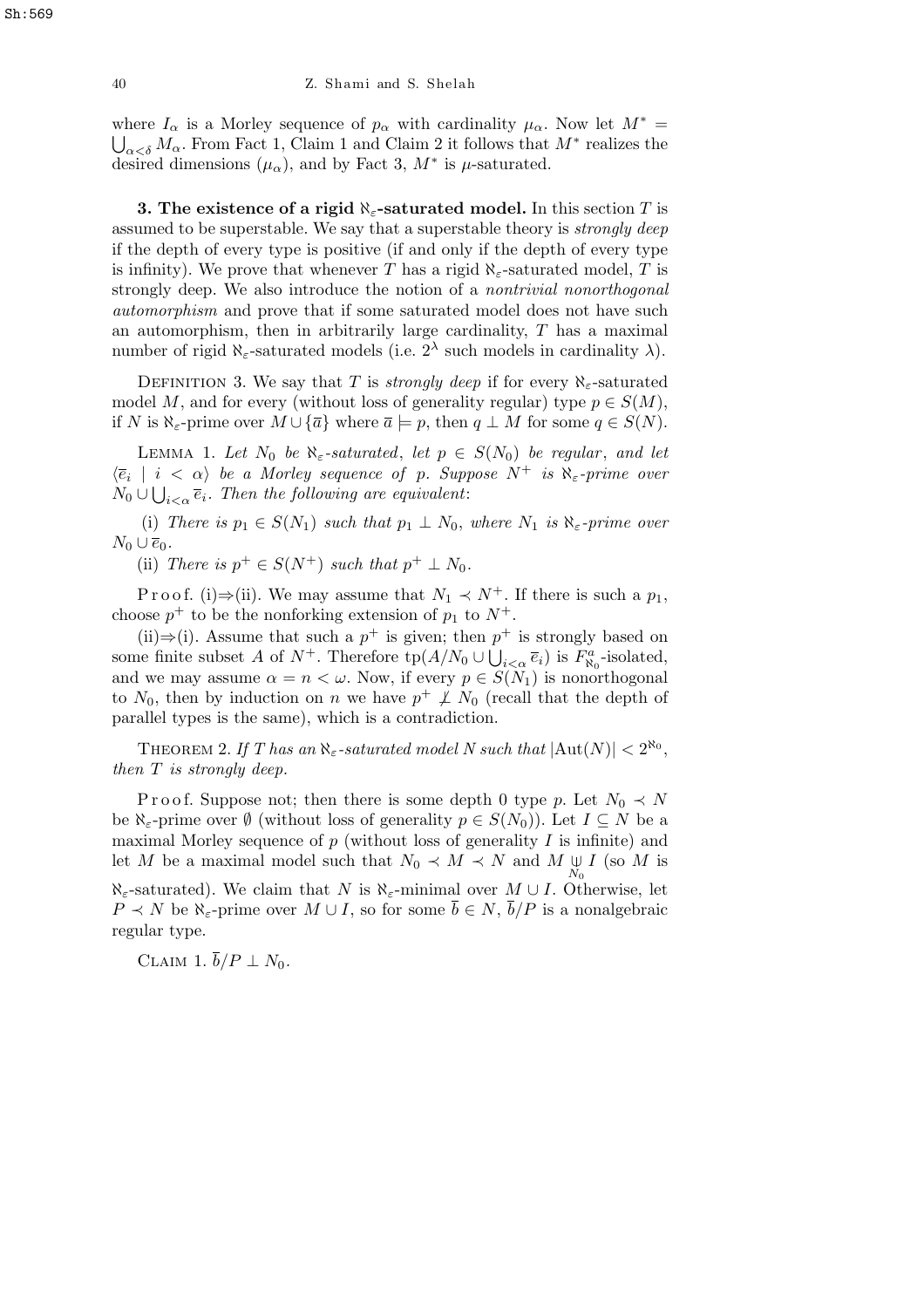Indeed, if not then (by [Sh-C]) there is  $\overline{c} \in N$  such that  $\overline{c}/P$  is regular,  $\overline{c}/P \not\perp \overline{b}/P$  and  $\overline{c} \cup_{N_0} P$ . Thus  $\{\overline{c}, M, I\}$  is independent over  $N_0$ , contrary to the definition of *M*.

CLAIM 2. For all  $\overline{d} \in N$  if  $\overline{d}/M \perp N_0$  then  $\overline{d} \in M$ .

 $\overline{d}$  let  $\overline{d}$  satisfy the above, so  $\overline{d} \underset{M}{\cup} I$  and  $M \underset{N_0}{\cup} I$ . Therefore  $M \cup \overline{d} \underset{N_0}{\cup} I$ ,

so  $\overline{d} \in M$  by the maximality of  $M$ .

 $CLAIM 3. \overline{b}/P \perp M$ .

Otherwise  $\overline{b}/P \not\perp M$ , so there is  $\overline{c} \in N$  with  $\overline{c}/P$  regular such that  $\overline{c} \cup P$ and  $\overline{c}/P \not\perp \overline{b}/P$ . Hence by Claim 1,  $\overline{c}/P \perp N_0$ , so  $\overline{c}/M \perp N_0$ . But then applying Claim 2, we get  $\overline{c} \in M$ , which is a contradiction.

Now, continuing the proof of the theorem, we recall that  $tp(I/M)$  does not fork over  $N_0$ , so Claim 3 and Lemma 1 imply that for all  $\overline{e} \in I$ ,  $Depth(\overline{e}/M) > 0$ . But  $Depth(\overline{e}/M) = Depth(\overline{e}/N_0) = 0$ , a contradiction. So, we have shown that *N* is  $\aleph_{\varepsilon}$ -minimal over  $M \cup I$ , and therefore  $\aleph_{\varepsilon}$ -prime over  $M \cup I$ . By the uniqueness of  $\aleph_{\varepsilon}$ -prime models and the fact that  $M \underset{N_0}{\cup} I$ , we conclude that every permutation of *I* induces an automorphism of *N*,

thus  $|\text{Aut}(N)| \geq 2^{\aleph_0}$ , which is a contradiction.

CONCLUSION 1. If T has an  $\aleph_{\epsilon}$ -saturated model N such that  $|\text{Aut}(N)| <$  $2^{\aleph_0}$ , then *T* is multidimensional (because even Depth(*T*) > 0 *implies that T is multidimensional*)*.*

DEFINITION 4. We say that  $\sigma \in Aut(M)$  (where M is  $\aleph_{\epsilon}$ -saturated) is a *nontrivial nonorthogonal automorphism* (= n.n.a.) if for any nonalgebraic  $p \in S(M)$ ,  $p \not\perp \sigma(p)$ , and  $\sigma \neq id$ .

REMARK 1.  $\sigma \in \text{Aut}(M)$  (with M as above) is a n.n.a. if and only if its unique extension  $\sigma^{\text{eq}}$  to  $M^{\text{eq}}$  is a n.n.a.

THEOREM 3. If  $\delta = \aleph_{\delta} > \beta \geq 2^{|T|}$  and the saturated model of cardinality *β does not have a nontrivial nonorthogonal automorphism*, *then T has* 2 *δ rigid*  $\beta$ -saturated models of cardinality  $\delta$ .

P r o o f. It is enough to show that every dimensionally diverse *β*-saturated model of cardinality  $\delta$  is rigid. This is indeed enough, since using Theorem 1 we may then take a dimensionally diverse  $\beta$ -saturated model N of cardinality *δ*. So *N* is rigid and by Conclusion 1, *T* is multidimensional. Then, by Theorem 1, for every subset *D* of  $(\beta, \delta)$  which consists of cardinals, we may choose a *β*-saturated model which realizes exactly the dimensions in *D* (in the sense of Theorem  $1(2)$ , from which the theorem follows.

So let *M* be a dimensionally diverse *β*-saturated model of cardinality *δ*, and let *σ*  $∈$  Aut(*M*). Assume by way of contradiction that *σ*  $≠$  id. We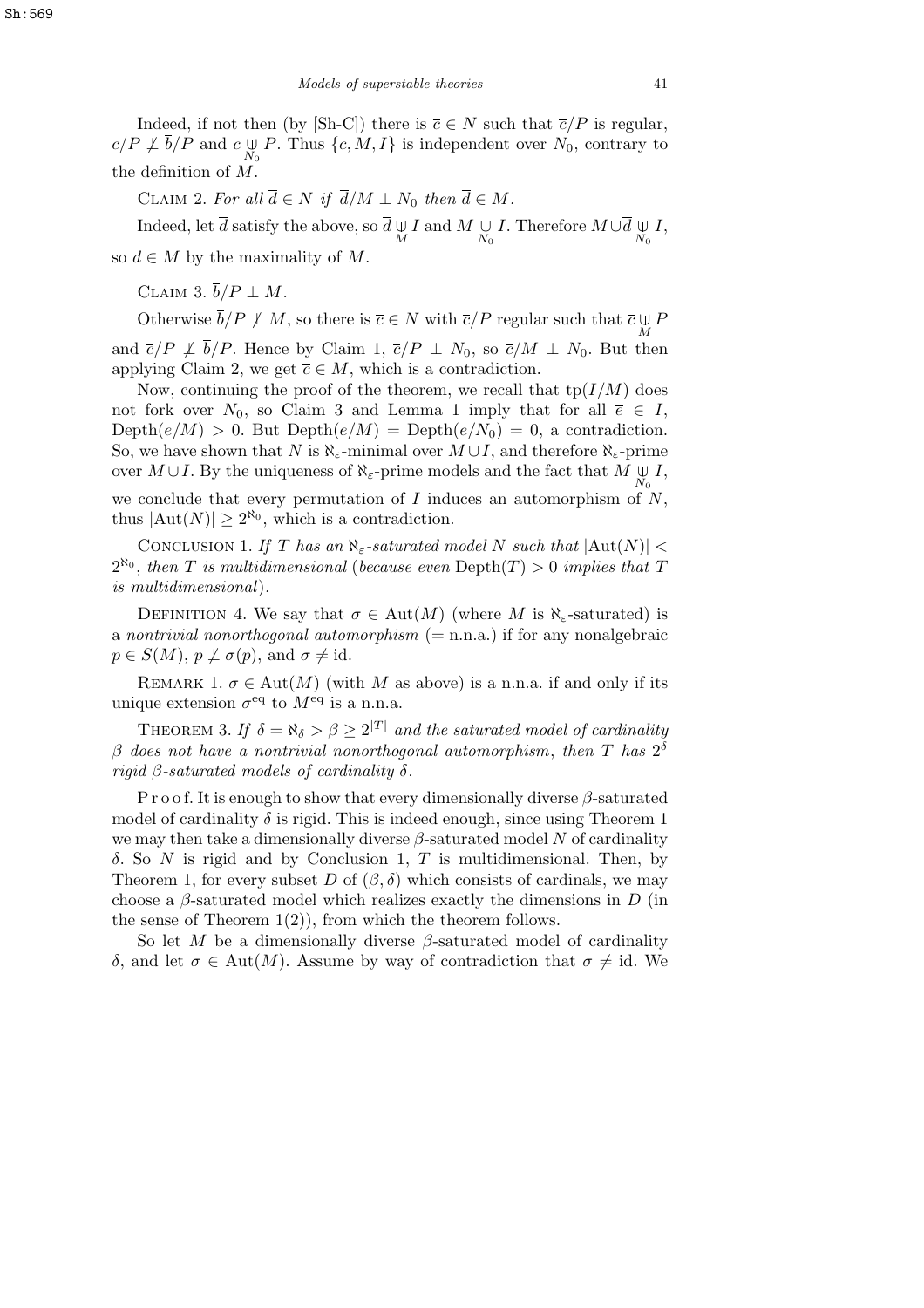define by induction an increasing chain of elementary submodels of *M*: Let *M*<sup>0</sup> be a saturated model of cardinality  $\beta$  such that  $\sigma | M_0 \neq id$ . For all  $n < \omega$ *M*<sup>0</sup> be a saturated model of cardinality *p* such that  $\sigma | M_0 \neq \text{Id}$ . For all  $n < \omega$ <br>let  $M_{i+1}$  be  $F_\beta^a$ -prime over  $\bigcup_{i \in \mathbb{Z}} \sigma^i(M_n)$ . Now, according to Fact 3,  $M_n$  is a saturated model of cardinality  $\beta$  for all  $n < \omega$ . Hence if  $M_{\omega} = \bigcup_{i < \omega} M_i$ , then *M*<sup> $\omega$ </sup> is also a saturated model of cardinality *β*. Clearly,  $\sigma$ *|M*<sup> $\omega$ </sup> is a nontrivial automorphism of  $M_\omega$ , so by the assumption of the theorem, there is a regular type  $p \in S(M_\omega)$  such that  $p \perp \sigma(p)$ . Hence for some finite  $A \subset M_\omega$ , p is strongly based on *A*, so  $\dim(p|A, M) = \dim(\sigma(p|A), M)$ , which contradicts the fact that *M* is dimensionally diverse.

**4. A characterization for superstable NDOP countable theories.** In this section *T* is assumed to be a superstable NDOP countable theory. We will use  $[Sh-401]$  to get the following characterization: such a theory has a rigid *ℵε*-saturated model if and only if no *ℵε*-saturated model has a nontrivial nonorthogonal automorphism. Then we will use this characterization to show that the existence of a single rigid  $\aleph_{\varepsilon}$ -saturated model implies the existence of a maximal number of such models in every sufficiently large cardinality.

We work in  $\mathcal{M}^{\text{eq}}$ .

DEFINITION 5. We say that *A* is *almost finite* if *A* is contained in the algebraic closure of some finite set.

**4.1.** *The*  $L_{\infty,\aleph_{\varepsilon}}(d,q)$ *-characterization theorem of* [Sh-401]. Let  $M_0, M_1$ be  $\aleph_{\varepsilon}$ -saturated. We say that they are  $L_{\infty,\aleph_{\varepsilon}}(d,q)$ -equivalent if there is a family  $F$  which satisfies the following:

(1) Each  $f \in \mathcal{F}$  is an elementary partial map from  $M_0$  to  $M_1$  such that  $Dom(f)$  is almost finite.

 $(2)$  *F* is closed under restriction.

(3) For every  $f \in \mathcal{F}$ , and every  $\overline{a}_l \in M_l$  ( $\overline{a}_l$  are finite sequences,  $l = 0, 1$ ) there exists  $g \in \mathcal{F}$  such that  $f \subseteq g$ ,  $\text{acl}(\overline{a}_0) \subseteq \text{Dom}(g)$ , and  $\text{acl}(\overline{a}_1) \subseteq$  $\text{Rang}(q)$ .

(4) Whenever  $tp(e/A)$  (where *A* is almost finite) is stationary and regular, then for some almost finite  $A^* \supseteq A$ , if  $f \cup \{ \langle e_0, e_1 \rangle \} \in \mathcal{F}$  and  $\text{tp}(e_0/\text{Dom}(f))$  is conjugate to the stationarization of  $\text{tp}(e/A)$  to  $A^*$ , then

 $\dim(p, \text{Dom}(f), I_0) = \dim(f(p), \text{Rang}(f), I_1),$ 

where *p* denotes  $e_0 / \text{Dom}(f)$ ,  $I_0 = \{e \in M_0 \mid f \cup \{ \langle e, e_1 \rangle \} \in \mathcal{F} \}$ , and *I*<sub>1</sub> = { $e \in M_1 \mid f \cup \{ \langle e_0, e \rangle \} \in \mathcal{F}$  }.

Condition (4) is the main assumption; roughly speaking, it implies that whenever  $\mathcal F$  sends a stationary and regular type  $p$  to a type  $q$ , then the full structure of dimensions above *p* will be the same as the full structure of dimensions above *q*.

Sh:569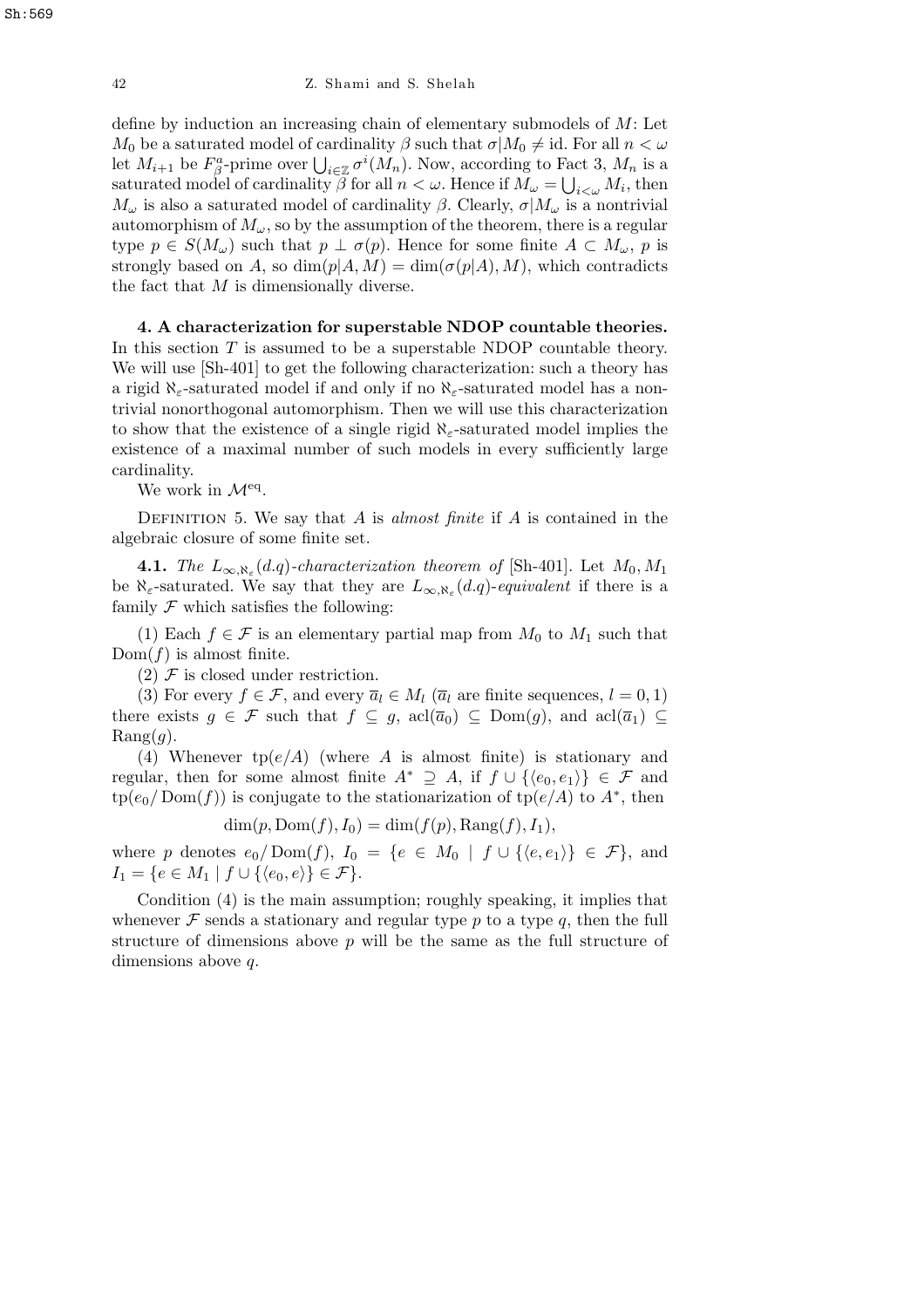We can now state the Characterization Theorem for *ℵε*-saturated models *M*0*, M*1:

## *M*<sub>0</sub>*, M*<sub>1</sub> *are isomorphic if and only if they are*  $L_{\infty, \aleph_{\varepsilon}}(d.q)$ *-equivalent.*

Theorem 4. *If T has a nontrivial nonorthogonal automorphism of some ℵε-saturated model*, *then no ℵε-saturated model of T is rigid.*

P r o o f. By Remark 1, without loss of generality  $T = T<sup>eq</sup>$ . Suppose  $N_0$  is an  $\aleph_{\varepsilon}$ -saturated model which has a n.n.a.  $\sigma_0$ , and let  $a_0 \neq a_1$  be in  $N_0$  such that  $\sigma_0(a_0) = a_1$ . Let *N* be some  $\aleph_{\varepsilon}$ -saturated model (of *T*); we will show that *N* is not rigid. Choose  $b_0, b_1 \in N$  such that  $tp(b_0, b_1) = tp(a_0, a_1)$ .

Let  $\mathcal F$  be the family of all partial elementary maps  $f$  from  $(N, b_0)$  to  $(N, b_1)$  with an almost finite domain, such that for some partial elementary map  $\tau$ , with almost finite domain,  $(\sigma_0 | A_0)\tau = \tau\sigma$ , where  $A_0 = \text{Rang}(\tau)$ . By [Sh-401] it is sufficient to show that  $\mathcal F$  satisfies (1)–(4) above.

(1) and (2) are immediate. (3) is also immediate by the fact that *N* is  $\aleph_{\epsilon}$ -saturated. To show (4), we will prove the following claim: if tp( $e/A$ ) is stationary and regular, where *A* is almost finite, then it can be replaced by a nonforking extension of it, denoted again by tp(*e/A*) (where *A* is almost finite and  $A \cup \{e\} \subseteq N$ ), such that if  $\sigma_i(A) = A'$  and  $\sigma_i(e) = e_i$  for  $\sigma_i \in \mathcal{F}$  $(i = 0, 1)$  then  $e_0 \oplus e_1$ . (4) will follow from this, as the claim implies that for all  $f \in \mathcal{F}$  with  $Dom(f) = A$ , if  $e_0^* = e$ ,  $e_1^* = f(e)$ ,  $M_0 = M_1 = N$  and *I*<sub>0</sub>, *I*<sub>1</sub> are defined as in (4) of Subsection 4.1 (with  $e_i^*$  instead of  $e_i$ ) then  $dim(tp(e_0^*/A), A, I_0) = dim(tp(e_1^*/f(A)), f(A), I_1) = 1.$ 

Proceeding to prove this claim, we note that by Theorem 2, *T* is without loss of generality strongly deep. Let  $M_0$  be an  $\aleph_{\varepsilon}$ -prime model over  $\emptyset$  such that tp $(e/M_0)$  is a nonforking extension of tp $(e/A)$ , let  $M_0^+$  be  $\aleph_{\varepsilon}$ -prime over  $\overline{M_0} \cup \{e\}$  and let  $e^+$  be such that  $tp(e^+/\overline{M_0^+}) \perp M_0$ , with  $tp(e^+/\overline{M_0^+})$ nonalgebraic and regular. Now let  $B \subseteq M_0^+$  be finite such that  $tp(e^+ / M_0^+)$  is strongly based on *B*, so there is some finite  $C \subseteq M_0$  with  $tp(B/\text{acl}(C \cup \{e\}))$  $\dagger$  tp(*B/M*<sub>0</sub>  $\cup$  {*e*}). We may assume without loss of generality that  $M_0^+ \subseteq N$ (because the  $\aleph_{\varepsilon}$ -prime model over the union of  $M_0$  and a countable set is also  $\aleph_{\varepsilon}$ -prime over  $\emptyset$ ; see [Sh-C]).

Now, from the way condition (4) was stated we may also assume that  $A \supseteq C$ . Assume, towards a contradiction, that  $e_0 \underset{A'}{\cup} e_1$ , and let  $\sigma_i^+$  be in  $\mathcal F$ with  $\sigma_i \subseteq \sigma_i^+$  and  $\text{Dom}(\sigma_i^+) \supseteq B \cup \text{acl}(A \cup \{e\})$ , for  $i = 0, 1$ . Choose  $M'_0$  to be an  $\aleph_{\varepsilon}$ -prime model over  $\emptyset$  such that  $A' \subseteq M'_0$  and  $\{e_0, e_1\} \underset{A'}{\cup} M'_0$ , and set  $B_i = \sigma_i(B)$ . Since  $tp(e_0, e_1/M_0')$  determines the type  $tp(\text{acl}(\{e_0\} \cup A'),$  $\text{acl}(\{e_1\} \cup A')/M_0'$ , and  $\text{tp}(B/\text{acl}(\{e\} \cup A)) \vdash \text{tp}(B/\{e\} \cup M_0)$ , we conclude that we may choose  $M_0^*$  and  $M_1^*$  which are  $\aleph_{\varepsilon}$ -prime over  $M_0' \cup \{e_0\}$  and  $M'_1 \cup \{e_1\}$  respectively, and such that  $B_i \subseteq M_i^*$  for  $i = 0, 1$ . So if we set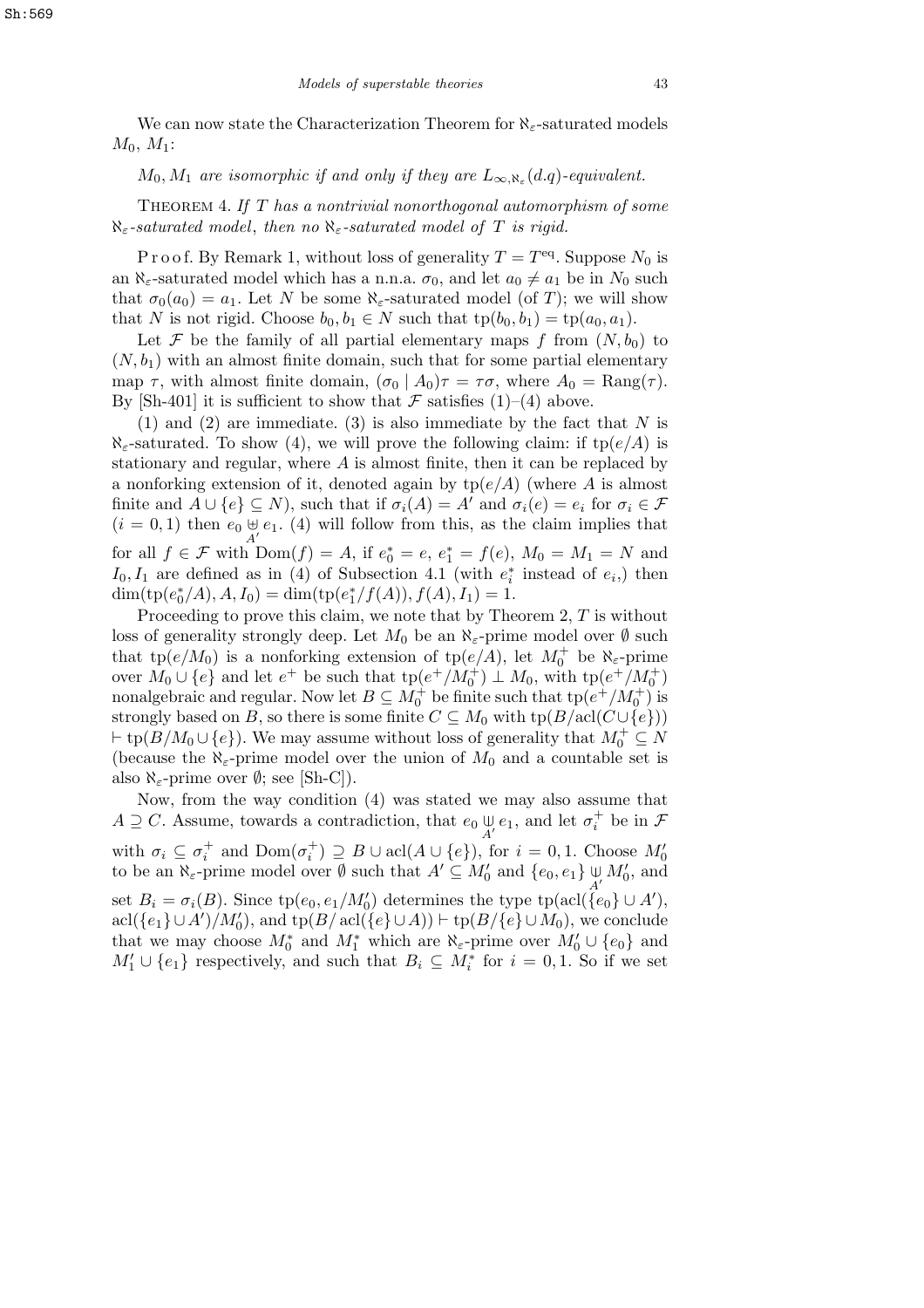$q = \text{tp}(e^+/B)$  and  $q_i = \sigma_i^+(q)$  for  $i = 0, 1$ , then by the definition of  $\mathcal{F}, q \not\perp q_i$ for  $i = 0, 1$ . Let  $\overline{q}_i \in S(M_i^*)$  be a nonforking extension of  $q_i$ . Since  $\overline{q}_i \perp M_0'$  $\{as M_i^* \text{ is } \aleph_{\varepsilon}\text{-prime over } M_i' \cup \{e_i\} \cup B_i \text{ and unique up to isomorphism over } \exists e_i \in A_i' \}$  $M'_{i} \cup \{e_i\} \cup B_i$ , and since  $M^*_{0} \underset{M'_{0}}{\cup}$  $M_1^*$ , we conclude that  $q_0 \perp q_1$ . Thus  $q$ ,  $q_0$ and  $q_1$  contradict the fact that nonorthogonality is an equivalence relation

on stationary regular types.

Theorem 5. *If T has a rigid ℵε-saturated model then for every cardinal*  $\lambda \geq (2^{\aleph_0})^+$ , *T has*  $2^{\lambda}$  *rigid*  $\aleph_{\varepsilon}$ *-saturated models of power*  $\lambda$ *.* 

Before proving the theorem, we will need a combinatorial lemma. To that end, we first introduce the following notations.

NOTATIONS. 1) *T* denotes a subtree of <sup> $\langle \omega \rangle$ </sup>λ. Let *η, ν*  $\in$  *T*. Then:

- (i)  $\nu^- = \eta$  if and only if  $\nu$  is a successor of  $\eta$ .
- (ii)  $\lg(\eta)$  denotes the length of  $\eta$ .
- (iii)  $\mathcal{T}_{\nu} = \{ \eta \in \mathcal{T} \mid \nu \triangleleft \eta \}, \ \mathcal{T}_{\nu}^{+} = \{ \eta \in \mathcal{T} \mid \nu \triangleleft \eta \text{ or } \nu = \eta \}.$

2)  $\mathcal{R} = \langle (N_n, a_n) | \eta \in \mathcal{T} \rangle$  denotes an  $\aleph_{\varepsilon}$ -representation (see Chapter X, Def. 5.2 in [Sh-C]).

3) For an  $\aleph_{\varepsilon}$ -representation  $\mathcal{R} = \langle (N_{\eta}, a_{\eta}) \mid \eta \in \mathcal{T} \rangle$ ,  $E_{\mathcal{R}}$  denotes the equivalence relation on *T* defined by:  $E_{\mathcal{R}}(\eta, \eta')$  if and only if there exists  $\nu \in \mathcal{T}$  such that  $\eta = \nu^{\wedge}\langle \alpha \rangle$ ,  $\eta' = \nu^{\wedge}\langle \alpha' \rangle$  for some  $\alpha, \alpha'$ , and  $tp(a_{\eta}/N_{\nu}) =$  $tp(a_{n'}/N_{\nu}).$ 

DEFINITION 6. (1) We say that a subtree *T* of <sup> $\langle \omega \rangle$ </sup> is *µ*-*wide* if for all  $\eta \in \mathcal{T}, \ |\{\nu \in \mathcal{T} \mid \nu^{-} = \eta\}| \geq \mu.$ 

(2) Suppose  $\mathcal{T}_0, \mathcal{T}_1 \subseteq \langle \omega \rangle$  are subtrees. We say that  $\mathcal{T}_0, \mathcal{T}_1$  are  $\mu$ -*equivalent* if there exists  $\overline{A}_i = \langle A_i^{\varrho} \rangle$  $\binom{e}{i}$   $\downarrow$   $\varrho \in \mathcal{T}_i$   $(i = 0, 1)$  such that

- (a) for  $i = 0, 1$  and all  $\varrho \in \mathcal{T}_i$ ,  $|A_i^{\varrho}|$  $\left| \frac{\varrho}{i} \right| < \mu$ ,
- (b) for  $i = 0, 1, A_i^{\varrho} \subseteq \overline{T_\varrho}$ , and
- (c)  $\mathcal{T}_0 \setminus \bigcup_{\tau \in U_0} (\mathcal{T}_0)_{\tau}$  and  $\mathcal{T}_1 \setminus$ S  $\tau \in U_1$  (*T*<sub>1</sub>)<sub>*τ*</sub> are isomorphic as partial orders, where  $U_i =$ ם.<br>י  $e ∈ T_i$ <sup> $A_i^{\varrho}$ </sup> *i* .

(3) A tree  $T \subseteq \langle \omega \rangle$  is called *µ-strongly rigid* if for every  $\eta$  and  $\alpha_0$  <  $\alpha_1 < \lambda$  (such that  $\eta^{\wedge} \langle \alpha_i \rangle \in \mathcal{T}$ ),  $\mathcal{T}^+_{\eta^{\wedge} \langle \alpha_0 \rangle}$ ,  $\mathcal{T}^+_{\eta^{\wedge} \langle \alpha_1 \rangle}$  are not  $\mu$ -equivalent, and T is *µ*-wide.

(4) We say that an  $\aleph_{\varepsilon}$ -representation  $\mathcal{R} = \langle (N_{\eta}, a_{\eta}) \mid \eta \in \mathcal{T} \rangle$  is

- (i) *of maximal width* if for every  $\nu \in \mathcal{T}$ ,  $\{ \text{tp}(a_{\eta}/N_{\eta^-}) \mid \eta \in \mathcal{T}$ ,  $\eta^- = \nu \}$ is a maximal set of pairwise orthogonal regular types (modulo equality) such that  $tp(a_n/N_{n-}) \perp N_{\nu-}$ ;
- (ii) *equally divided* if  $|\eta^{\wedge}\langle\alpha\rangle/E_{\mathcal{R}}| = |\eta^{\wedge}\langle\beta\rangle/E_{\mathcal{R}}|$  for all  $\eta$ ,  $\alpha$ , and  $\beta$ such that  $\eta^{\wedge}\langle\alpha\rangle, \eta^{\wedge}\langle\beta\rangle \in \mathcal{T}$ ;
- (iii)  $\mu$ -*wide* if  $|\eta/E_{\mathcal{R}}| \geq \mu$  for all  $\eta \in \mathcal{T}$ .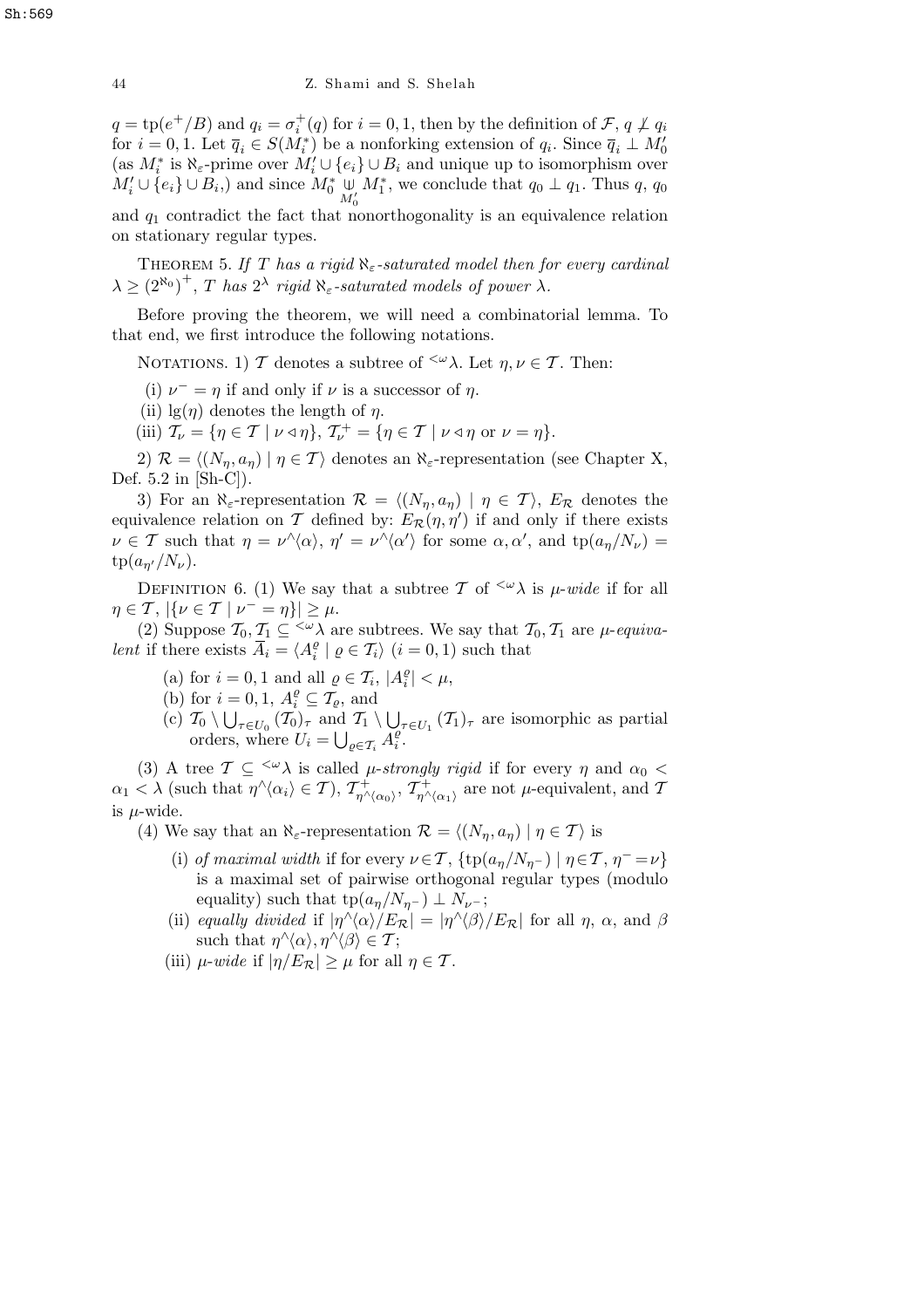Before stating the following lemma, we would like to point out that much stronger versions of it have been proved by Shelah.

LEMMA 2. For every  $\lambda > \mu$  there exist  $2^{\lambda}$  trees  $\mathcal{T} \subseteq \lambda^{\leq \omega}$  which are *µ-strongly rigid and µ-nonequivalent*, *of power λ.*

P r o o f. First, it is enough to show the existence of a single such tree in which the root has  $\lambda$  many successors. So, let us construct such a tree:

(a) Let  $\langle A_n | n \langle \omega \rangle$  be a partition of the set of positive natural numbers, such that for all  $n < \omega$ ,  $A_n$  is infinite and  $\min(A_n) > n$ . Also, suppose  $A_n = \{k_l^n \mid l < \omega\}$ , where  $k_i^n < k_j^n$  for  $i < j$ .

(b) Let  $h : \lambda \to \lambda$  be surjective such that for all  $\alpha < \lambda$ ,  $|h^{-1}(\alpha)| = \lambda$ .

(c) Let  $\mathcal{T}_0 = \langle \omega \rangle = {\eta_i | i \langle \lambda \rangle \left( \eta_i \neq \eta_j \text{ for } i \neq j \right)}.$ 

(d) For every ordinal *i*, let  $t_i = \{v \mid v \text{ is a strictly decreasing sequence} \}$ of ordinals  $\langle \omega + i \rangle$ .

(e) Now, let us define our tree:  $T^* = \{ \varrho \in \langle \omega \rangle \mid \text{ for all } k < \lg(\varrho), \text{ if }$  $(*)(k, \rho)$  then  $\rho(k) < \mu$ , where  $(*)(k, \rho)$  is the following statement: If  $n < \omega$ is the unique natural number such that  $k \in A_n$ , and  $l(*)$ ,  $i(*)$  are such that  $k = k_{l(*)}^n$  and  $\varrho \mid n = \eta_{i(*)}$ , then  $\langle h(\varrho(k_l^n)) \mid l < l(*) \rangle \notin t_{i(*)}$ .

(f) The following ranks are useful. Let  $(n, S, \eta)$  be a triple with  $n < \omega$ ,  $S \subseteq \langle \omega \rangle$  a subtree, and  $\eta \in S$ . We define an ordinal rank rk<sup>n</sup>[*η, S*] by:

- (i)  $\text{rk}^n[\eta, S] \geq 0$  for every  $\eta \in S$ .
- (ii)  $\text{rk}^n[\eta, S] \ge \alpha + 1$  if there exist  $\{\eta_i^* \mid i < \mu^+\}$ , where  $\eta_i^*$  are distinct elements of *S*, each extending  $\eta$  and satisfying  $\lg(\eta_i^*) \in A_n$ and  $\text{rk}^n[\eta_i^*, S] \ge \alpha$ .

(g) It can be easily verified that:

- (i) If  $S \subseteq T \subseteq \langle \omega \rangle$  are  $\mu$ -equivalent subtrees,  $\eta \in S$ , and  $n < \omega$ , then  $\mathrm{rk}^n[\eta,S]=\mathrm{rk}^n[\eta,T].$
- (ii) If  $i < \lambda$ ,  $n < \omega$  and  $\lg(\eta_i) = n$  where  $\eta_i \in \mathcal{T}^*$  then  $\text{rk}^n[\eta_i, \mathcal{T}^*] = \omega + i$ .

Now, by (g) we conclude that  $T^*$  is  $\mu$ -strongly rigid.

Fact 5 (Chapter X, [Sh-C]). *Suppose that T is a superstable NDOP* theory. Let  $\mathcal{R}_i = \langle (N^i_{\eta}, a^i_{\eta}) \mid \eta \in \mathcal{T}_i \rangle$  be  $\aleph_{\varepsilon}$ -representations which are  $\aleph_1$ -wide, *let*  $M_i$  *be*  $\aleph_{\varepsilon}$ -prime over  $\bigcup_{\eta \in \mathcal{T}_i} N_{\eta}^i$  and let  $\sigma : M_0 \to M_1$  be an isomorphism. *Then there are*  $T_i^* \subseteq T_i$  *such that*  $T_i^*, T_i$  *are*  $\aleph_1$ *-equivalent for*  $i = 0, 1$ *and an isomorphism*  $\tilde{\sigma}$  :  $T_0^*$   $\rightarrow$   $T_1^*$  (of partial orders) such that for all  $\eta_i \in \mathcal{T}_i^*$  (*i* = 0, 1) *if*  $p_{\eta_i}^i = \text{tp}(a_{\eta_i}^i/N_{\eta_i}^i)$ , then

$$
\sigma(p_{\eta_0}^0) \not\perp p_{\eta_1}^1 \quad implies \quad \widetilde{\sigma}((\eta_0/E_{\mathcal{R}_0}) \cap T_0^*) = (\eta_1/E_{\mathcal{R}_1}) \cap T_1^*.
$$

*Proof of Theorem 5.* By Lemma 2, for every  $\lambda > 2^{\aleph_0}$  there exist  $2^{\lambda}$  trees  $\mathcal{T} \subseteq \langle \omega \rangle$  which are  $2^{\aleph_0}$ -strongly rigid and  $2^{\aleph_0}$ -nonequivalent, of power  $\lambda$ .